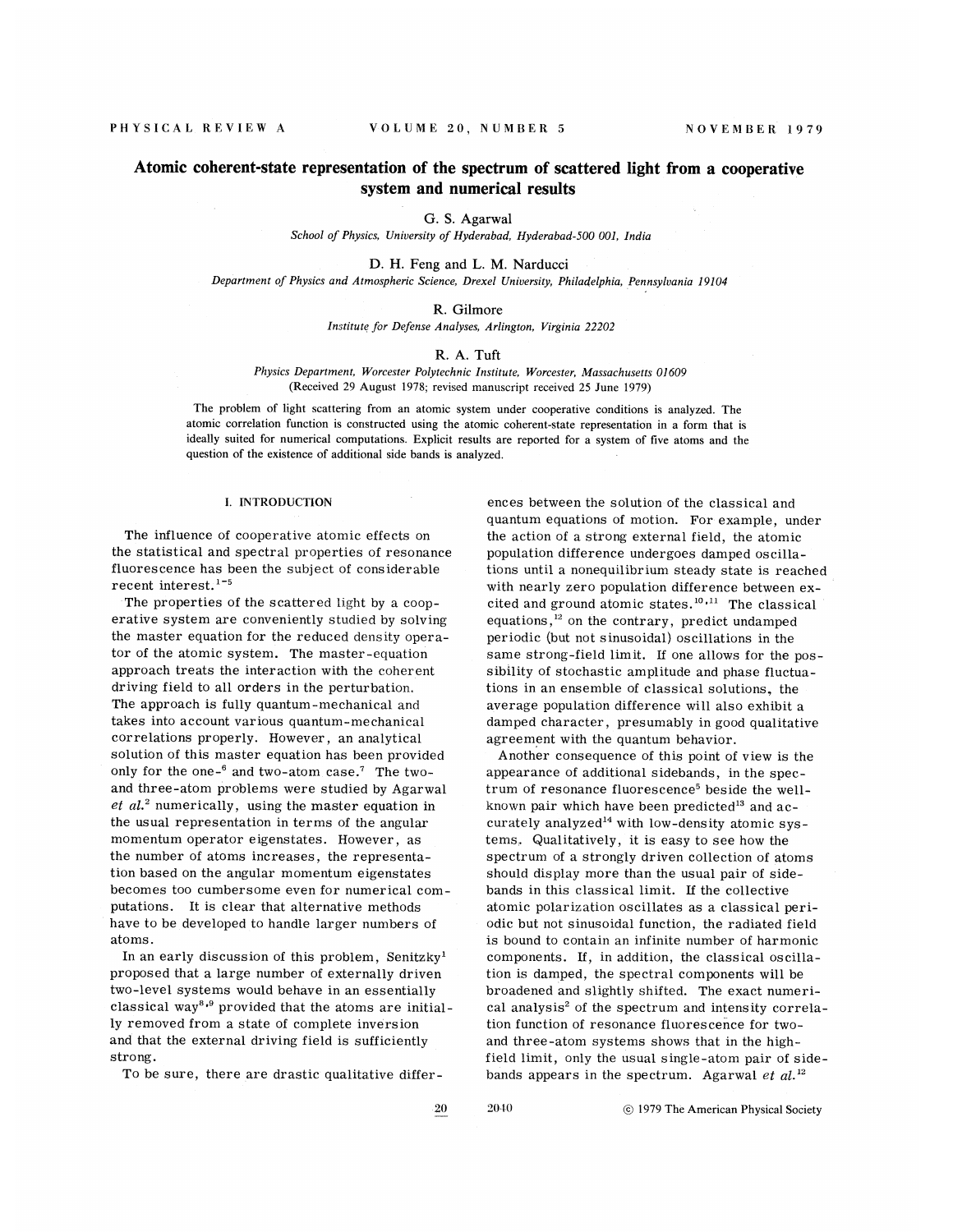also pointed out that, while this result was mathematically surprising, it was not a consequence of numer ical round-off errors.

More recently, the two-atom resonance fluoresence spectrum has also been investigated analytically in the strong-field limit.<sup>3,4</sup> In particular, in Ref. 3, the collective behavior has been analyzed as a function of the atomic separation. In Ref. 7, the master equation has also been solved analytically for the two-atom problem. Thus, little has been done to explore exactly the quantum-mechanical resonance fluorescence problem for large samples.

The behavior of the expectation values of collective atomic operators, on the other hand, has been studied successfully for fairly large numbers of atoms<sup>11</sup> using a method based on the atomic coatoms<sup>11</sup> using a method based on the atomic completed the representation.<sup>15</sup> In this paper we extend this procedure to calculate the spectrum of resonance fluorescence from a collection of atoms driven by an external field of arbitrary strength.

The calculation of the spectrum in the atomic coherent-state representation is reduced to the solution of a set of linear equations. The method of calculation represents a significant improvement with respect to the scheme discussed in Ref. 2 and can easily be used to study larger systems, given sufficient computer time.

In Sec. II we review the model and compare it with the one discussed in Ref. 1. In Sec. III we develop a formula for the atomic correlation function of interest and for the fluorescence spectrum using the atomic coherent-state representation. We demonstrate the use of our atomic coherent-state representation for the spectrum by calculating it for a system of five atoms. Even though we handle a system consisting of a small number of atoms, we believe that our results strongly suggest that no more than two-shifted sidebands will be produced by a sufficiently strong external field.

#### II. DESCRIPTION OF MODEL

We consider an ensemble of  $N$  identical two-level atoms driven by a resonant external field which couples the ground and excited states into a coherent superposition. The model emphasizes only the coorperative decay mechanism so that competition between the collective and single-atom decay modes is not present.

The time evolution of the system is described by the reduced atomic density operator  $W$ , solution of the master equation ne time evolution of the system is descreduced atomic density operator *W*, so<br>reduced atomic density operator *W*, so<br> $\frac{\partial \mathbf{W}}{\partial t} = -i\Omega_I[\mathbf{S}^+ + \mathbf{S}^-, W]$ 

$$
\partial W / \partial t = -i\Omega_I [S^+ + S^-, W] + 2\gamma (S^- W S^+ - \frac{1}{2} W S^+ S^- - \frac{1}{2} S^+ S^- W).
$$
 (2.1)

The parameters  $\Omega_I$  and  $2\gamma$  represent the Rabi frequency of the external field and the single-atom

decay rate, respectively. The operators  $S^{\pm}$ decay rate, respectively. The operators 3<br>= $\sum_i s_i^2$  are the collective dipole operators. Together with the atomic energy operator  $S_{\boldsymbol{\varepsilon}} = \sum_i s_{\boldsymbol{\varepsilon} i}$ , they close under the usual angular momentum commutation rules

 $[S^+, S^-] = 2S_{\epsilon}, [S_{\epsilon}, S^{\epsilon}] = \pm S^{\epsilon}$  ( $\hbar = 1$ ). (2.2)

The atoms are initially in the ground state prior to turning on the external field. This circumstance, together with the conserved nature of the total angular momentum  $S^2 = S_x^2 + \frac{1}{2}(S^+S^- + S^-S^+)$ , implies that the atoms will evolve in the manifold of collective states of maximum cooperation number.<sup>16</sup> tive states of maximum cooperation number.<sup>16</sup> The density operator W is then a  $(2S+1)\times(2S+1)$ matrix with  $2s = N$ , where N is the number of atoms.

In the analysis of Ref. 1, the starting point was a system comprised of N two-level atoms (described, as usual, in the framework of the angular momentum algebra), an infinite denumerable number of field modes for the vacuum field, and a  $c$ -number external field. After adiabatic elimination of the quantum field variables, the resulting Heisenberg equations of motion for the expectation values of the atomic collective operators are formally identical to the equations of motion for  $\langle S^{\! \mathrm{t}}\rangle$  and  $\langle S_{\mathbf{z}}\rangle$  and the the quantum-mechanical Langevin equations<sup>17</sup> which follow directly from the master equation  $(2,1)$ .

In the high-field limit  $(\Omega_r \gg N/2)$ , the Heisenberg equations have been reduced to the following population difference:

second-order differential equation for the atomic  
population difference:  

$$
\frac{d^2}{dt^2} \langle S_z \rangle + 3\gamma \frac{d}{dt} \langle S_z \rangle + 4\Omega_I^2 \langle S_z \rangle - 3\gamma \langle \left\{ \frac{dS_z}{dt}, S_z \right\} \rangle = 0 , (2.3)
$$

where the brackets  $\{\}$  indicate the equal-time anticommutator. Equation (2.3) is not a closed differential equation. If one approximates the term  $\langle \{\dot{S}_z, S_z\}\rangle$  by  $2\langle \dot{S}_z \rangle \langle S_z \rangle$ , a numerical solution can be obtained in a straightforward way.

This approximation does not appear to be too drastic for large values of  $N$  (and correspondingly large value of  $\Omega_t$ ). Still, it is clear that certain quantum fluctuations are neglected; the effect of the error on the spectrum of atomic fluctuations is not easy to assess.

In Fig. 1 we show a comparison between the numerical solution of Eq. (2.3) after factorization and the corresponding exact solution for  $\langle S_3 \rangle$ derived with the method of Ref. 11 for the same choice of parameters. It is worth pointing out that, while the agreement between the exact and approximate solutions improves for increasing values of  $N$ , we have no convincing evidence that the atomic fluctuations are described with sufficient accuracy by the above factorization scheme.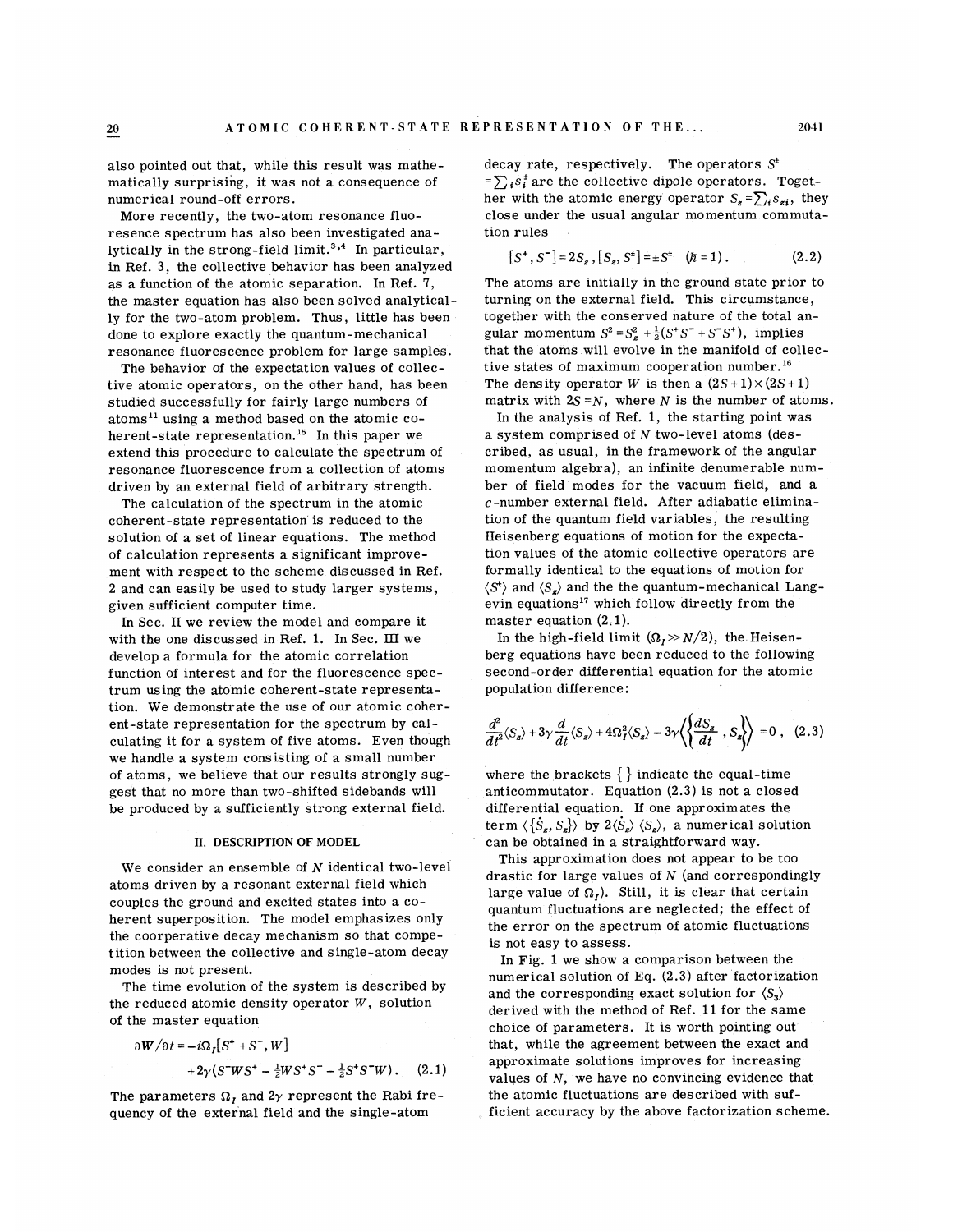

FIG. 1. Time evolution of the atomic population difference per atom  $\langle S_z \rangle/N$  for  $N=15$  and  $\Omega_z/\gamma = 18$ . Solid line represents the exact solution from the master equation (2.1). Dots represent the solution of the nonlinear differential equation (2.3) after factorization

# **III. ATOMIC CORRELATIONS AND SPECTRUM** OF FLUCTUATIONS

A very convenient way to analyze the master equation (2.1) is by means of its c-number representative in the atomic coherent-state representation. It was pointed out in Ref. 11 that if  $\binom{N}{2}$ is an atomic coherent state in the subspace of maximum cooperation number  $S=N/2$ , a c-number representative function  $P(\Omega, t)$  can be associated to the atomic density operator  $W$  as follows:

$$
W = \int d\Omega \, \left| \frac{N}{\Omega} \right|^2 \rangle \, P(\Omega, t) \left\langle \frac{N}{\Omega} \right|^2 \, ,
$$
  

$$
d\Omega = \sin\theta \, d\theta \, d\varphi \, . \tag{3.1}
$$

The quasi-probability distribution  $\tilde{P}(\Omega, t)$  $\equiv$ sin $\theta P(\Omega, t)$  is found to satisfy the Fokker-Planck equation<sup>11</sup>

$$
\frac{\partial \tilde{P}}{\partial t} = -2\Omega_I \left( \frac{\partial}{\partial \theta} (\sin \varphi \, \tilde{P}) + \frac{\partial}{\partial \varphi} (\cot \theta \, \cos \varphi \, \tilde{P}) \right) \n+2\gamma \frac{\partial}{\partial \theta} \left[ \left( \frac{N}{2} \sin \theta + \frac{1 - \cos \theta}{2 \sin \theta} \right) \tilde{P} \right] \n+2\gamma \frac{\partial^2}{\partial \theta^2} \left( \frac{1 - \cos \theta}{2} \, \tilde{P} \right) - 2\gamma \frac{\partial^2}{\partial \varphi^2} \left( \frac{1}{2} \frac{\cos \theta}{1 + \cos \theta} \, \tilde{P} \right).
$$
\n(3.2)

The advantage of the mapping technique, of course, is that this diffusion equation can be treated by standard methods of Fourier analysis on the Bloch sphere surface and by exact numerical techniques.

Once the c-number representative  $\tilde{P}(\Omega, t)$  is known, the expectation values of arbitrary atomic operators can be calculated directly by simple<br>quadratures.<sup>15</sup> For example, the collective a quadratures.<sup>15</sup> For example, the collective atomic polarization and population inversion are given by

$$
\langle S^{\dagger} \rangle = \int \left( \frac{1}{2} N \sin \theta \, e^{\pm i \, \varphi} \right) P(\Omega, t) d\Omega \;,
$$
  

$$
\langle S_{z} \rangle = - \int \left[ \frac{1}{2} N \cos \theta \right] P(\Omega, t) d\Omega \;.
$$
 (3.3)

As it turns out, the Fourier-expansion method developed below leads to the atomic expectation values much more directly, and without the need for evaluating the integrals over the quasi-probability distribution function.

It was stated in Ref. 11 that, if one expands the function  $P(\Omega, t)$  in terms of spherical harmonics on the surface of the Bloch sphere

$$
P(\Omega, t) = \sum_{l=0}^{\infty} \sum_{|m| \le l} i^m p_{l,m}(t) Y_l^m(\Omega) , \qquad (3.4)
$$

the Fokker-Planck equation (3.2) reduces to the linear set of coupled equations

$$
\frac{d}{d\tau}p_{l,m}(\tau) = -\left(\frac{(l-m+1)(l+m+1)}{(2l+1)(2l+3)}\right)^{1/2} l(N-l)p_{l+1,m} - \left(\frac{\Omega_I}{\gamma}\right) [(l+m)(l-m+1)]^{1/2} p_{l,m-1} - [l(l+1)-m^2]p_{l,m} + \left(\frac{\Omega_I}{\gamma}\right) [(l-m)(l+m+1)]^{1/2} p_{l,m+1} + \left(\frac{(l-m)(l+m)}{(2l-1)(2l+1)}\right)^{1/2} (l+1)(N+l+1)p_{l-1,m} ,
$$
\n(3.5)

where  $\tau = t_{\gamma}$ .

While an infinite set of coefficients  $p_{1m}$  is required for a complete specification of the densit function  $P(\Omega, t)$ , we have shown in Ref. 11 that only the first  $(N + 1)^2$  coefficients for  $0 \le l \le N$  and  $|m| < l$  are required for an exact description of the time-dependent atomic expectation values. The initial conditions for the expansion amplitudes  $p_{lm}$  in Eq. (3.4) are

$$
|m| \le l \le N: p_{I,m}(0) = \int P(\Omega, 0)(i^m Y_I^m(\Omega))^* d\Omega,
$$
  
\n
$$
|m| > l: p_{I,m}(0) = 0,
$$
  
\n
$$
l > N: p_{I,m}(0) = \text{arbitrary}.
$$
 (3.6)

In particular, if the atomic system is initially in its ground state, the relevant expansion amplitudes at  $t = 0$  are given by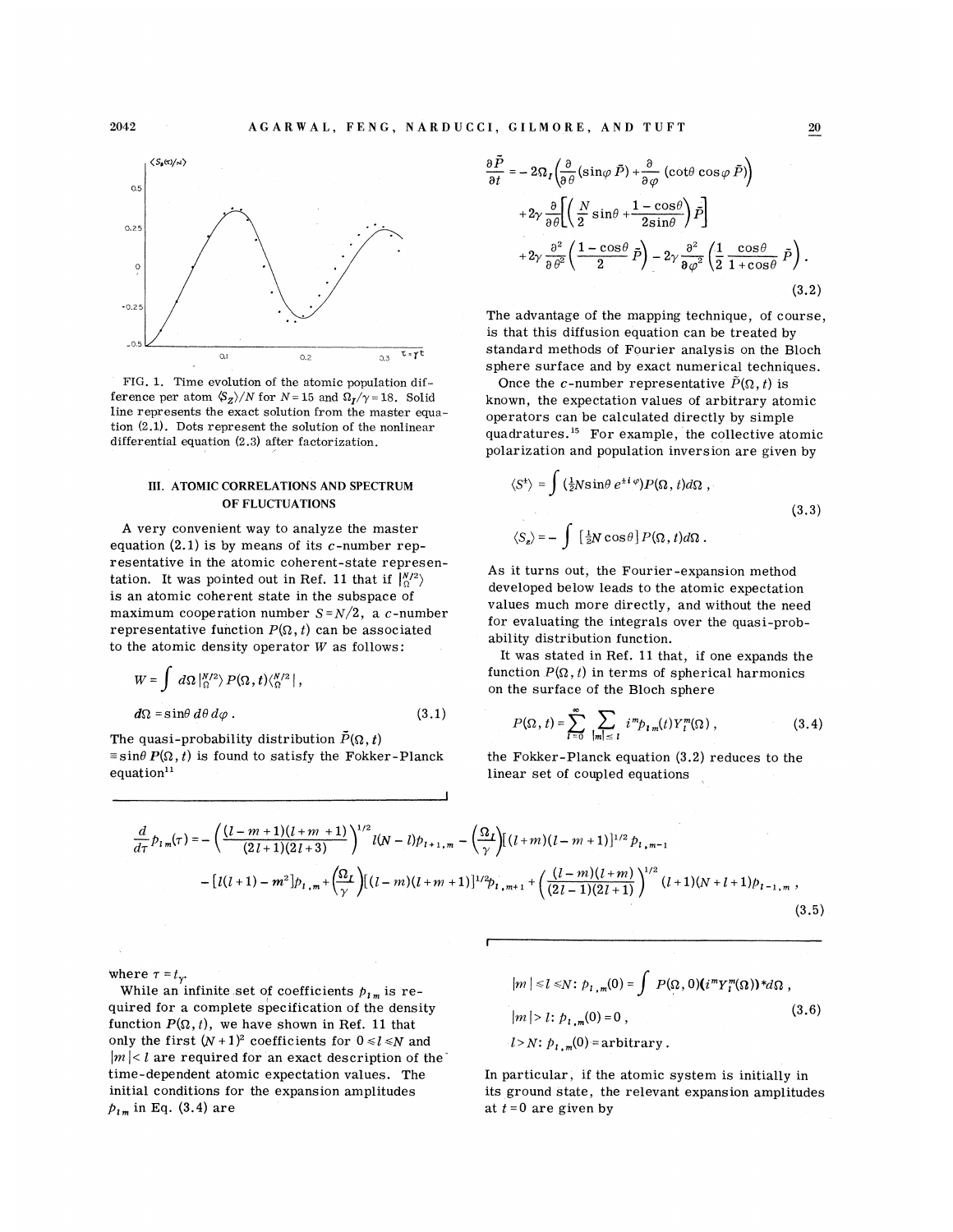$$
|m| \le l \le N: p_{1,m}(0) = \left(\frac{2l+1}{4\pi}\right)^{1/2} \delta_{m,0}.
$$
 (3.7)

It is also easy to verify that as a result of the orthogonality properties of the spherical harmonics on the unit sphere, the expectation values of the collective atomic operators can all be expressed in terms of the expansion amplitudes. For example, we have

$$
\langle S^{\pm}(\tau)/N \rangle = \pm \frac{1}{2} i (8\pi/3)^{1/2} p_{1,1}(\tau) ,
$$
  

$$
\langle S_z(\tau)/N \rangle = -\frac{1}{2} (4\pi/3)^{1/2} p_{1,0}(\tau) .
$$
 (3.8)

This of course eliminates the need for calculating the integrals (3.3) or the corresponding generalizations for arbitrary operators.

We now turn our attention to the main purpose of this paper, the calculation of the incoherent part of the spectrum of resonance fluorescence. As a result of the linear dependence of the sourcefield operators and the atomic polarization, the spectrum of the fluorescence light is given by the Fourier transform of the steady-state correlation function

$$
\chi(\tau) = \lim_{t \to \infty} \langle S^+(t + \tau) S^-(t) \rangle , \qquad (3.9)
$$

to within a frequency independent scale factor.

<sup>A</sup> convenient way to calculate the atomic correlation function  $\chi(\tau)$  has been proposed in Ref. 18 using the atomic coherent-state representation and certain differential rules of mapping (D<br>operator calculus).<sup>19</sup> For the sake of brevi operator calculus).<sup>19</sup> For the sake of brevity, we refer to the reader to Ref. 18 for details. Here we only need to point out that if  $P_s(\Omega_0)$  and  $P(\Omega \tau | \Omega_0)$ represent the steady-state solution of the FokkerPlanck equation (3.2) and its Green's function, respectively, then the required atomic correlation function is given by

$$
\chi(\tau) = \int d\Omega_0 d\Omega P_s(\Omega_0) \mathfrak{D}_s - (\Omega_0) [P(\Omega, \tau | \Omega_0)] \langle \Omega | S^* | \Omega \rangle.
$$
\n(3.10)

In Eq. (3.10) the differential operator  $\mathcal{D}_{s}$ -, which acts only on the angular variables  $\theta_0$ ,  $\varphi_0$  of the Green's function; is given by

$$
\mathfrak{D}_{s} - (\Omega_{0}) = e^{-i \phi_{0}} \left( \frac{N}{2} \sin \theta_{0} - \sin^{2} \frac{\theta_{0}}{2} \frac{\partial}{\partial \theta_{0}} - \frac{i}{2} \tan \frac{\theta_{0}}{2} \frac{\partial}{\partial \phi_{0}} \right),
$$
\n(3.11)

and the diagonal matrix element of  $S<sup>+</sup>$  has the form

 $\langle \Omega | S^* | \Omega \rangle = \frac{1}{2}Ne^{i\varphi} \sin \theta = -\frac{1}{2}N(8\pi/3)^{1/2}Y_1^1(\Omega)$ . (3.12)

The integration in Eq. (3.10) is to be carried out twice independently over the surface of the unit sphere. In practice, the calculation of  $\chi(\tau)$  is simplified considerably by the Fourier decomposition of the density functions  $P_{s}(\Omega_0)$  and  $P(\Omega \tau | \Omega_0)$ . The steady-state solution of the Fokker-Planck equation is given by Eqs.  $(3.4)$  and  $(3.5)$  in the limit  $\tau \rightarrow \infty$ . The Green's function, instead, is expanded in the biorthogonal series

expanded in the horizontal series  
\n
$$
P(\Omega \tau | \Omega_i) = \sum_{i, m} \sum_{i, m'} i^{m+m'} p_{i, m}^{i', m'}(\tau) Y_i^{m'*}(\Omega_0) Y_i^m(\Omega).
$$
\n(3.13)

After substitution of both Fourier expansions (3.4) and (3.13) in Eq. (3.10), the required atomic correlation function takes the form

$$
\chi(\tau) = \frac{N}{2} \left(\frac{8\pi}{3}\right)^{1/2} \sum_{l,m} (-1)^m p_{1,-1}^l(\tau) \left[ -\frac{1}{2} [(l-m)(l+m+1)]^{1/2} p_{1,m+1}(\infty) + \frac{1}{2} (N+l+1) \left(\frac{(l-m)(l-m-1)}{(2l-1)(2l+1)}\right)^{1/2} p_{1-1,m+1}(\infty) - \frac{1}{2} (N-l) \left(\frac{(l+m)(l+m+2)}{(2l+1)(2l+3)}\right)^{1/2} p_{1+1,m+1}(\infty) \right].
$$
\n(3.14)

The time-dependent coefficients  $p_{1m}^{l'm'}(\tau)$  for fixed  $l'm'$  satisfy the same set of differential equations (3.5) as the expansion coefficients  $p_{i,m}(\tau)$  (Appendix

A). Of course, the initial conditions are different:  
\n
$$
p_{1,\,m}^{1',m'}(0) = \delta_{1,I'}\delta_{m,m'}(-i)^{m+m'}.
$$
\n(3.15)

Some details of the lengthy calculation leading to Eq. (3.14) are summarized in Appendix B.

Equation (3.14) is our final expression for the atomic correlation function in terms of the atomic coherent-state representation. We only need to know the coefficients  $p_{l m}^{l' m'}(\tau)$  and  $p_{l m}(\infty)$  which can

be obtained from the solution of Eq.  $(3.5)$ . The spectrum of the scattered light is related to  $\chi(\tau)$ by

$$
S(\omega) = \text{Re} \int_0^\infty d\tau \, \chi(\tau) \, e^{-i\,\omega\tau} \,. \tag{3.16}
$$

## IV. NUMERICAL RESULTS

The spectrum of resonance fluorescence has been constructed in three steps: First, we have solved the set of Eqs.  $(3.5)$  for the  $(N+1)^2$  coefficients  $p_{lm}(\tau)[l \leq N, |m| \leq l]$  and  $\tau \to \infty$ . As a second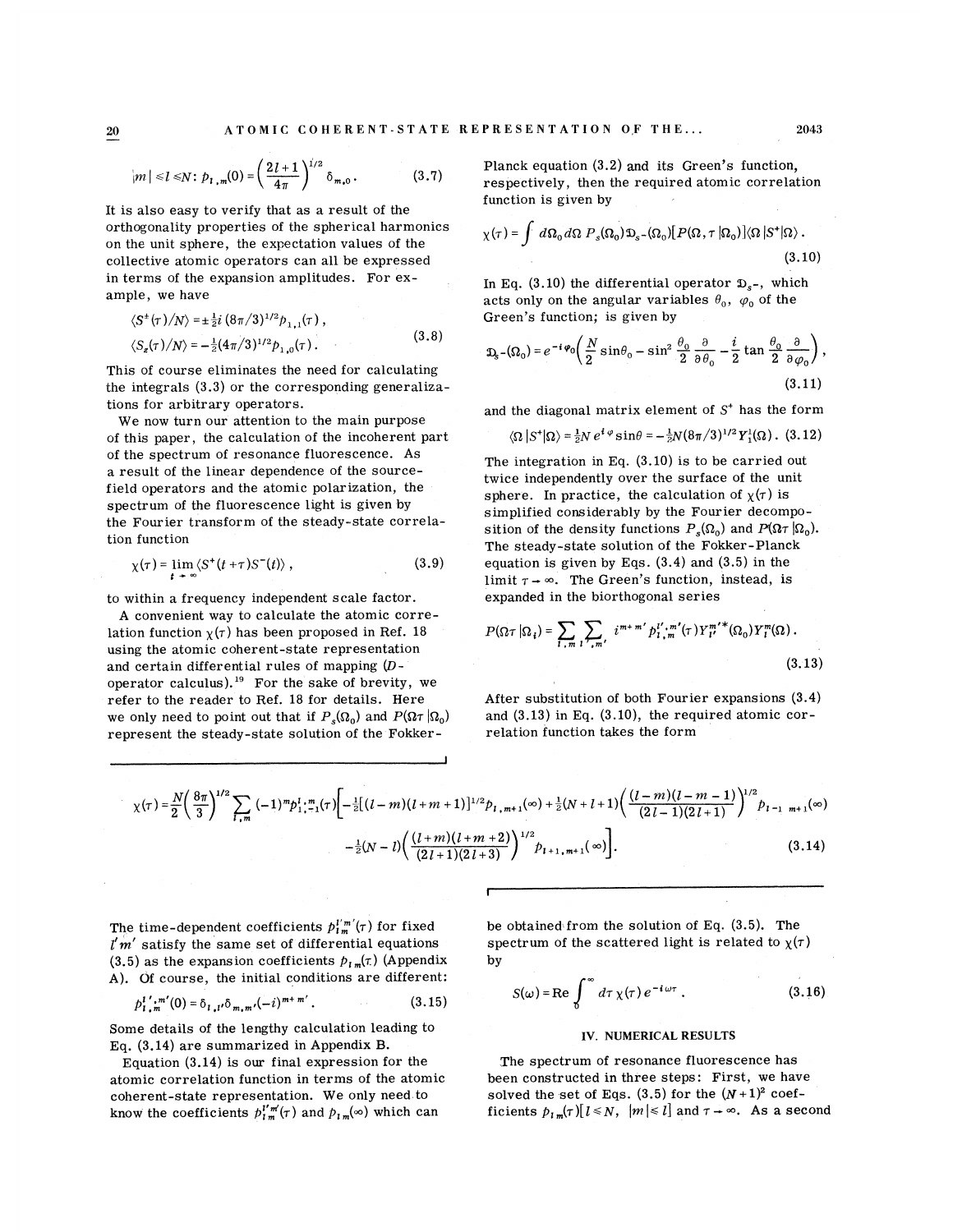step, we have solved the couple initial conditions (3.5). This step has been repeated independently for every set of indices  $l', m'$ .

After completion of the second step we have extracted the set of coefficients  $p_{1,-1}^{1,m}$ , which are required for the construction of  $\chi(\tau)$ . Two typical correlation functions for a sample of five atoms driven by fields of different strength are shown in Fig. 2.

As a final step we have calculated th Fourier transform of the numerical correlatio function  $\chi(\tau)$ . Two typical results are plotted in Fig. 3.

In order to ensure numerical accuracy, we have used different grid sizes for ourier transform. In both cases, we have foun dent solution of Eq.  $(3.5)$  and for its numerical frequency step. As an additional check, we have no significant variation upon changing the time and tested our computer codes against the well-known analytic expressions for the single-atom case.

On the basis of our calculations, it is well established that, at least for the limited sampl size which we have been able to analyze, th fluorescence spectrum shows no evidence of additional sidebands beside the usual Rabi-shifte tional sidebands beside the usual Rabi-shifted p<br>over a frequency range equal to approximately<br>15-20 times the scaled Rabi frequency  $\Omega_I/\gamma$ . In<br>addition the accompanities apachuum approximately over a frequency range equal to approximately addition the coorperative spectrum approaches the single-atom spectrum to within a scale factor for large values of the driving field.

roblem have established that the spectrum of nt analytical results for the two-atom the resonance fluorescence in the neighborhood o  $2\Omega_I/\gamma$  is a monotonically decreasing function of  $\omega$ .



FIG. 2. Time dependence of the atomic function  $\chi(\tau)$  for a sample of five atoms. The scaled Rabi frequencies are (1)  $\Omega_I/\gamma = 5$  and (2)  $\Omega_I/\gamma = 8$ .

![](_page_4_Figure_9.jpeg)

FIG. 3. Numerical Fourier transforms of the atom correlation function  $\chi(\tau)$  for a sample of five atoms. The scaled Rabi frequencies are (1)  $\Omega_I/\gamma = 5$  (2)  $\Omega_I/\gamma = 8$ .

Our analytical results also establish that any additional structures lie in the tail of the spectrum and and of the analytical results of Ref. 7, we conclude n view of our numerical worl e additional resonant structures as discusse by Senitzky are not ordinarily resolvable.

omment on a recent suggesy Amin and Cordes<sup>4</sup> regarding the limiting form of the multi-atom spe nal fields. These authors have speculated that for  $\Omega_I$   $\rightarrow \infty$ , the *N*-atom and the single-atom spectrum appear to differ only by the scale factor  $N(N+2)/3$ . The origin of the proportionality factor is easily traced from Eq.  $(3.14)$ . T of the atomic correlation function is given by

$$
\chi(0) = \frac{N}{2} \left(\frac{8\pi}{3}\right)^{1/2} \left[ -\frac{\sqrt{2}}{2} p_{1,0}(\infty) + \frac{N+2}{2} \left(\frac{2}{3}\right)^{1/2} p_{0,0}(\infty) \right].
$$
 (4.1)

Since, however,  $p_{1,0}$  is proportional to the atomic ifference, while  $p_{0,0}$  is a constant of motion [cf. Eq.  $(3.5)$ ] it follows that

$$
\chi(0) \xrightarrow[\Omega_I + \infty]{N(N+2)} 3 \tag{4.2}
$$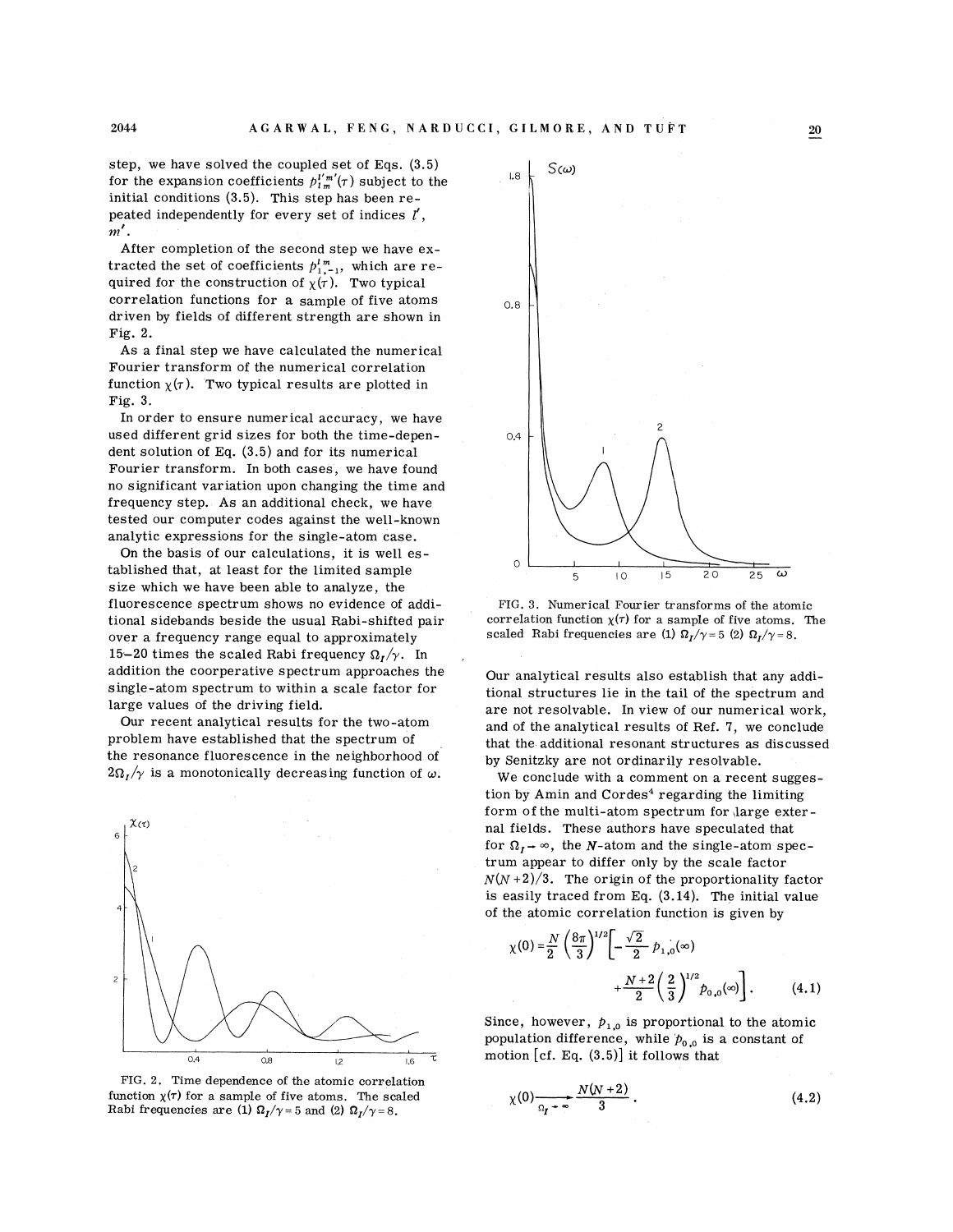Thus, at least as far as the integrated spectrum is concerned, Amin and Cordes' speculation is well substantiated.

# APPENDIX A: EQUATIONS OF MOTION OF EXPANSION COEFFICIENTS  $P_{lm}^{l'm'}(\tau)$

The biorthogonal expansion of the Green's function  $P(\Omega, \tau | \Omega_0)$  can be cast into the form

$$
P(\Omega, \tau | \Omega_0) = \sum_{l,m} i^m p_{l,m}(\tau, \Omega_0) Y_l^m(\Omega), \qquad (A1)
$$

where

$$
p_{l\,m}(\tau\,,\Omega_0) = \sum_{l'\,m'} i^{m'} p_{l\,m}^{l'\,m'}(\tau) Y_{l'}^{m'\,*}(\Omega_0)\,. \tag{A2}
$$

By definition, the coefficients  $p_{l,m}(\tau, \Omega_0)$  satisfy the set of equations  $(3.5)$  which we can write in the symbolic form

$$
\frac{\partial}{\partial \tau} p_{Im}(\tau, \Omega_0) = \sum_{p,q} \mathcal{L}_{Im}^{pq} p_{pq}(\tau, \Omega_0).
$$
 (A3)

After multiplication of Eq. (A3) by  $Y_r^s(\Omega_0)$  and integration over  $\Omega_0$ , one finds

$$
\frac{\partial}{\partial \tau} p_{t m}^{rs}(\tau) = \sum_{pq} \mathcal{L}_{t m}^{pq} p_{pq}^{rs}(\tau)
$$
 (A4)

for every pair of indices  $r$ , s.

## APPENDIX 8: DERIVATION OF EQ. (3.14)

The starting point of our analysis is the correlation function<sup>20</sup>

$$
\chi(\tau) = \int d\Omega_0 d\Omega P_s(\Omega_0) \mathfrak{D}_s - (\Omega_0) [P(\Omega, \tau | \Omega_0)] \langle \Omega | S^* | \Omega \rangle ,
$$
\n(B1)

where

$$
\langle \Omega \left| S^+ \right| \Omega \rangle = \frac{N}{2} \ e^{i \phi} \sin \theta = - \frac{N}{2} \left( \frac{8 \pi}{3} \right)^{1/2} Y_1^1(\Omega) \ , \qquad \text{(B2)}
$$

$$
P_s(\Omega_0) = \sum_{l,m} i^m p_{l,m}(\infty) Y_l^m(\Omega_0), \quad (\Omega_0 \equiv \theta_0, \phi_0), \qquad (B3)
$$

$$
P(\Omega, \tau | \Omega_0) = \sum_{l,m} \sum_{l'm'} i^{m+m'} p_{l'm}^{l'm'}(\tau) Y_{l'}^{m'}(\Omega_0) Y_l^m(\Omega),
$$
\n(B4)

and

$$
\mathfrak{D}_s - (\Omega_0) = e^{-i \phi_0} \left( \frac{N}{2} \sin \theta_0 - \sin^2 \frac{\theta_0}{2} \frac{\partial}{\partial \theta_0} - \frac{\partial}{2} \tan \frac{\theta_0}{2} \frac{\partial}{\partial \phi_0} \right).
$$
 (B5)

After substituting Eqs.  $(B2)$ – $(B5)$  in Eq.  $(B1)$  and carrying out the  $\Omega$  integration, we arrive at

$$
\chi(\tau) = \sum_{i'm'} i^{m+m'-1} p_{1,1}^{i'm'}(\tau) \frac{N}{2} \left(\frac{8\pi}{3}\right)^{1/2} \sum_{i,m} p_{i,m}(\infty)
$$

$$
\times \int d\Omega_0 Y_i^m(\Omega_0) \mathfrak{D}_s - (\Omega_0) Y_i^{m'}(\Omega_0) . \tag{B6}
$$

The problem is now reduced to the calculation of the integral

$$
I_{1m}^{l'm'} = \int d\Omega Y_l^m(\Omega) \mathfrak{D}_{s-}(\Omega) Y_{l'}^{m'*}(\Omega)
$$
  
=  $A + B$ , (B7)

where

$$
A = \frac{N}{2} \int d\Omega Y_I^m(\Omega) e^{-i\phi} \sin\theta Y_I^{m'}(\Omega) , \qquad (B8)
$$

$$
B = -\frac{1}{2} \int d\Omega Y_l^m(\Omega) e^{-i\phi} \left( (1 - \cos\theta) \frac{\partial}{\partial \theta} + i \frac{1 - \cos\theta}{\sin\theta} \frac{\partial}{\partial \phi} \right) Y_l^m'^*(\Omega).
$$
\n(B9)

The  $A$  contribution can be calculated trivially from the identity

(A4)

\n
$$
e^{-i\phi}\sin\theta Y_{l'}^{m'*} = -\left(\frac{(l'+m'+1)(l'+m'+2)}{(2l'+1)(2l'+3)}\right)^{1/2}Y_{l'+1}^{m'+1*} + \left(\frac{(l'-m')(l'-m'-1)}{(2l'-1)(2l'+1)}\right)^{1/2}Y_{l'-1}^{m'+1*}.
$$
\n(B10)

The result is

$$
A = \frac{N}{2} \left[ -\left( \frac{(l' + m' + 1)(l' + m' + 2)}{(2l' + 1)(2l' + 3)} \right)^{1/2} \delta_{1, l' + 1} \delta_{m, m' + 1} + \left( \frac{(l' - m')(l' - m' - 1)}{(2l' - 1)(2l' + 1)} \right)^{1/2} \delta_{1, l' - 1} \delta_{m, m' + 1} \right].
$$
\n(B11)

The *B* contribution is a bit more involved and it appears to require explicit consideration of the properties of the associated Legendre functions. lf we let

$$
Y_{I}^{m}(\Omega) = N_{I m} e^{i m \phi} p_{I}^{m}(\theta) ,
$$
  
\n
$$
N_{I m} = (-1)^{m} \left( \frac{2l+1}{4\pi} \frac{(l-m)!}{(l+m)!} \right)^{1/2} ,
$$
\n(B12)

and carry out the  $\phi$  integration, we are left with

$$
B = -\pi N_{l m} N_{l',m'} \delta_{m',m-1} \int_{-1}^{1} dz p_l^{m}(z) \frac{1 - z}{(1 - z^2)^{1/2}}
$$
  
 
$$
\times \left( (1 - z^2) \frac{d}{dz} p_l^{m-1} + (m - 1) p_l^{m-1} \right), \qquad (B13)
$$

where we have set  $z = \cos \theta$ .

The successive use of the identities